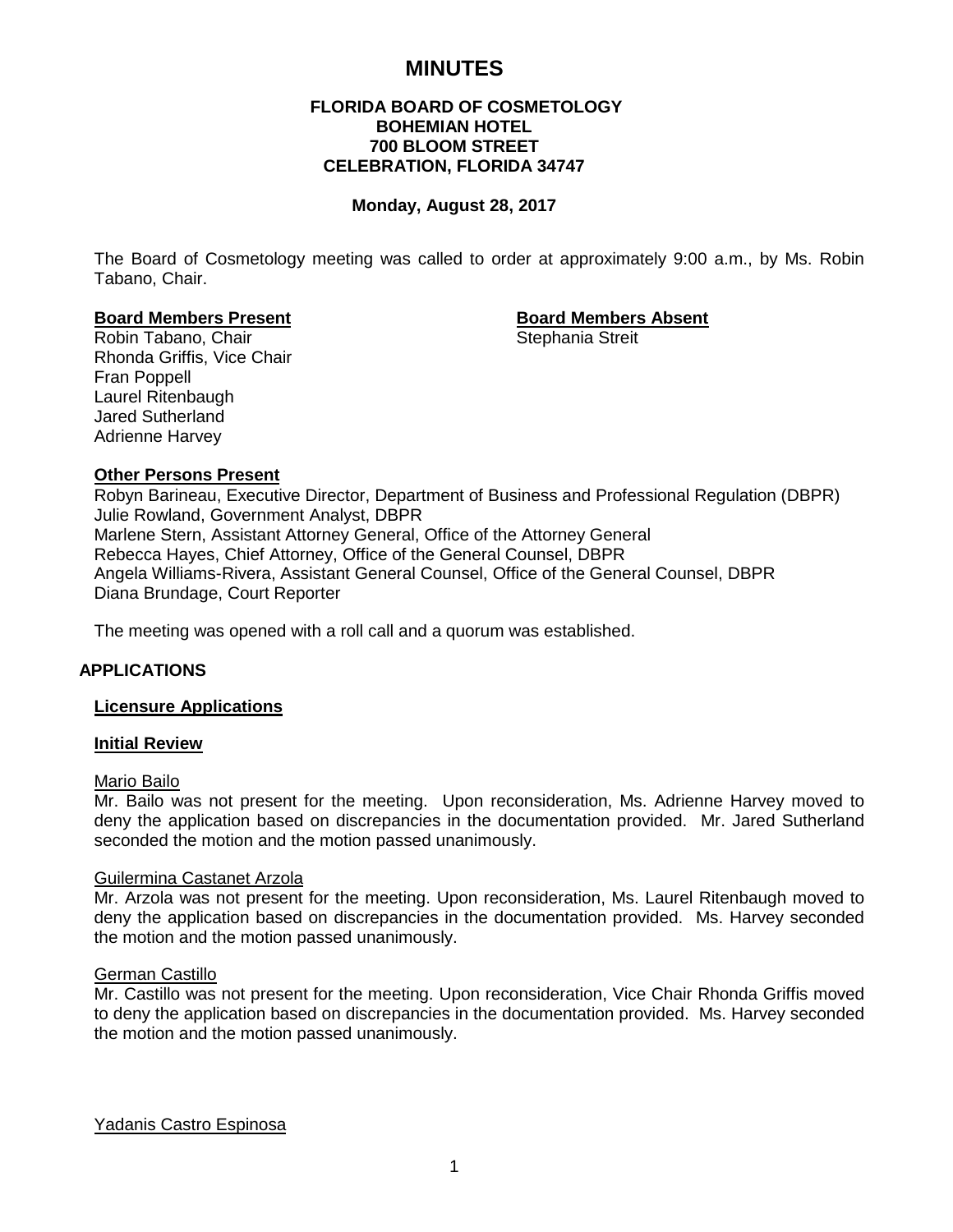Mr. Espinosa was not present for the meeting. Upon reconsideration, Mr. Sutherland moved to deny the application based on discrepancies in the documentation provided. Ms. Harvey seconded the motion and the motion passed unanimously.

# Paulo Da Silva

Ms. Silva was not present for the meeting. Upon reconsideration, Ms. Ritenbaugh moved to deny the application based on discrepancies in the documentation provided. Ms. Harvey seconded the motion and the motion passed unanimously.

# Leandro De Juli Fontoura

Mr. Fontoura was not present for the meeting. Upon reconsideration, Vice Chair Griffis moved to deny the application based on discrepancies in the documentation provided. Ms. Ritenbaugh seconded the motion and the motion passed unanimously.

# Eduardo De La Pena

Mr. De La Pena was not present for the meeting. Upon reconsideration, Ms. Harvey moved to deny the application based on discrepancies in the documentation provided. Ms. Ritenbaugh seconded the motion and the motion passed unanimously.

# Eulider Del Toro

Mr. Del Toro was not present for the meeting. Upon reconsideration, Ms. Harvey moved to deny the application based on discrepancies in the documentation provided. Mr. Sutherland seconded the motion and the motion passed unanimously.

#### Marta Demorais

Ms. Demorais was not present for the meeting. Upon reconsideration, Ms. Ritenbaugh moved to deny the application based on discrepancies in the documentation provided. Vice Chair Griffis seconded the motion and the motion passed unanimously.

#### Lily Diaz

Ms. Diaz was not present for the meeting. Upon reconsideration, Vice Chair Griffis moved to deny the application based on discrepancies in the documentation provided. Ms. Harvey seconded the motion and the motion passed unanimously.

# Zuleidy Diaz

Ms. Diaz was not present for the meeting. Upon reconsideration, Ms. Ritenbaugh moved to deny the application based on discrepancies in the documentation provided. Vice Chair Griffis seconded the motion and the motion passed unanimously.

#### Vanessa Dufreshe

Ms. Dufreshe was not present for the meeting. Upon reconsideration, Ms. Ritenbaugh moved to deny the application based on discrepancies in the documentation provided. Vice Chair Griffis seconded the motion and the motion passed unanimously.

#### Juan Estrada Santos

Mr. Santos was not present for the meeting. Upon reconsideration, Ms. Ritenbaugh moved to deny the application based on discrepancies in the documentation provided. Mr. Sutherland seconded the motion and the motion passed unanimously.

# Yudelsy Flores Cairo

Ms. Cairo was not present for the meeting. Upon reconsideration, Ms. Ritenbaugh moved to deny the application based on discrepancies in the documentation provided. Vice Chair Griffis seconded the motion and the motion passed unanimously.

# Jose Flores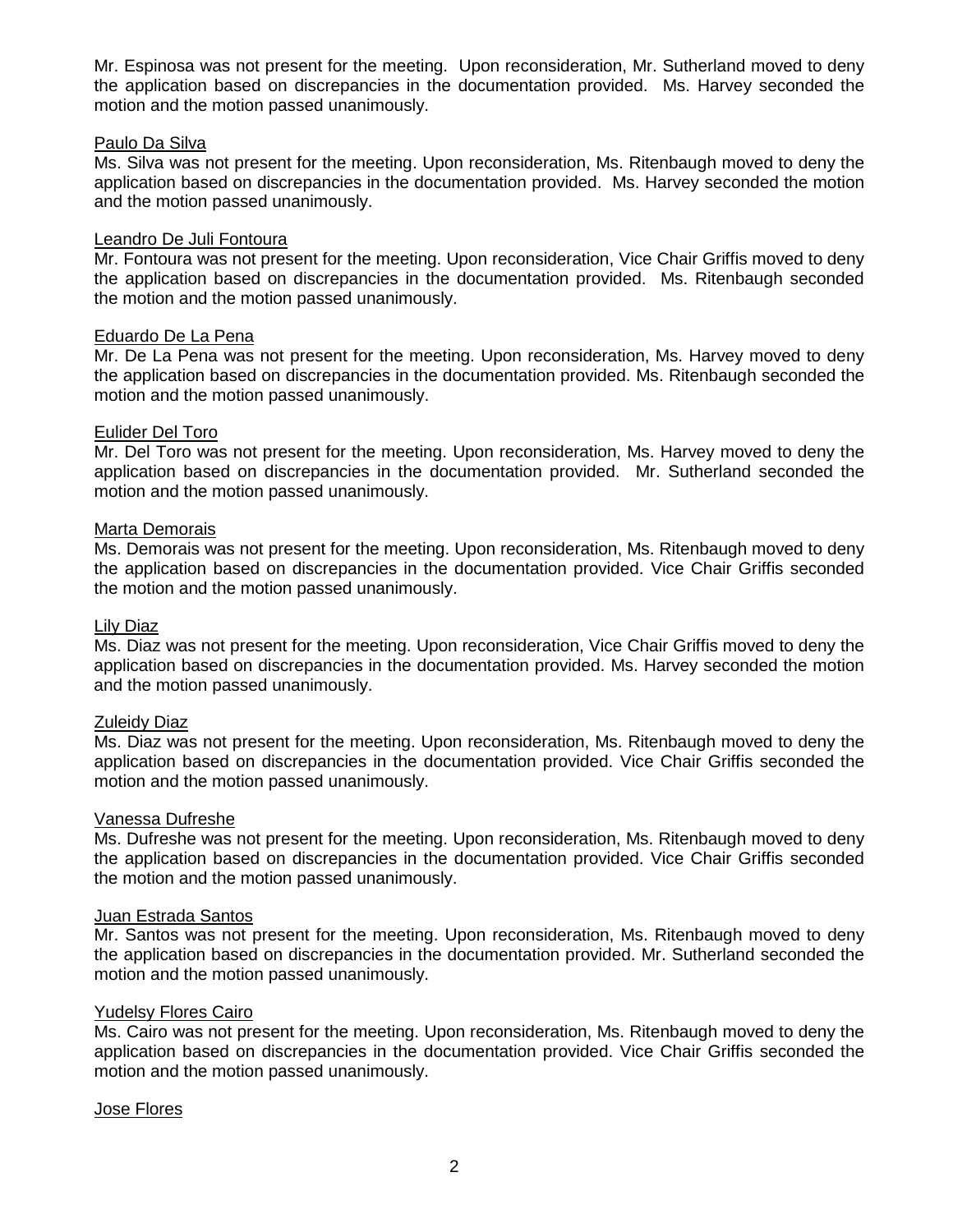Mr. Flores was not present for the meeting. Upon reconsideration, Mr. Sutherland moved to deny the application based on discrepancies in the documentation provided. Ms. Harvey seconded the motion and the motion passed unanimously.

# Cesar Gomes

Mr. Gomes was not present for the meeting. Upon reconsideration, Ms. Harvey moved to deny the application based on discrepancies in the documentation provided. Ms. Ritenbaugh seconded the motion and the motion passed unanimously.

# Agustin Gonzalez

Mr. Gonzales was not present for the meeting. Upon reconsideration, Ms. Harvey moved to deny the application based on discrepancies in the documentation provided. Mr. Sutherland seconded the motion and the motion passed unanimously.

# Aura Gonzalez

Ms. Gonzalez was not present for the meeting. Upon reconsideration, Ms. Fran Poppell moved to deny the application based on discrepancies in the documentation provided. Ms. Ritenbaugh seconded the motion and the motion passed unanimously.

# Caridad Horvath

Ms. Horvath was not present for the meeting. Upon reconsideration, Ms. Poppell moved to deny the application based on discrepancies in the documentation provided. Vice Chair Griffis seconded the motion and the motion passed unanimously.

#### Johan Jimenez

Mr. Jimenez was not present for the meeting. Upon reconsideration, Vice Chair Griffis moved to deny the application based on discrepancies in the documentation provided. Ms. Harvey seconded the motion and the motion passed unanimously.

#### Cynthia Johnson

Ms. Johnson was not present for the meeting. Upon reconsideration, Vice Chair Griffis moved to deny the application based on discrepancies in the documentation provided. Ms. Harvey seconded the motion and the motion passed unanimously.

# Cristiane Marques

Ms. Marques was not present for the meeting. Upon reconsideration, Ms. Harvey moved to deny the application based on discrepancies in the documentation provided. Mr. Sutherland seconded the motion and the motion passed unanimously.

#### Odelairy Ossorio Padron

Ms. Padron was not present for the meeting. Upon reconsideration, Vice Chair Griffis moved to deny the application based on discrepancies in the documentation provided. Ms. Ritenbaugh seconded the motion and the motion passed unanimously.

# Odelairy Ossorio

Ms. Ossorio was not present for the meeting. Upon reconsideration, Vice Chair Griffis moved to deny the application based on discrepancies in the documentation provided. Ms. Ritenbaugh seconded the motion and the motion passed unanimously.

#### Yensi Paula Prince

Ms. Prince was not present for the meeting. Upon reconsideration, Ms. Ritenbaugh moved to deny the application based on discrepancies in the documentation provided. Mr. Sutherland seconded the motion and the motion passed unanimously.

# Alexander Perez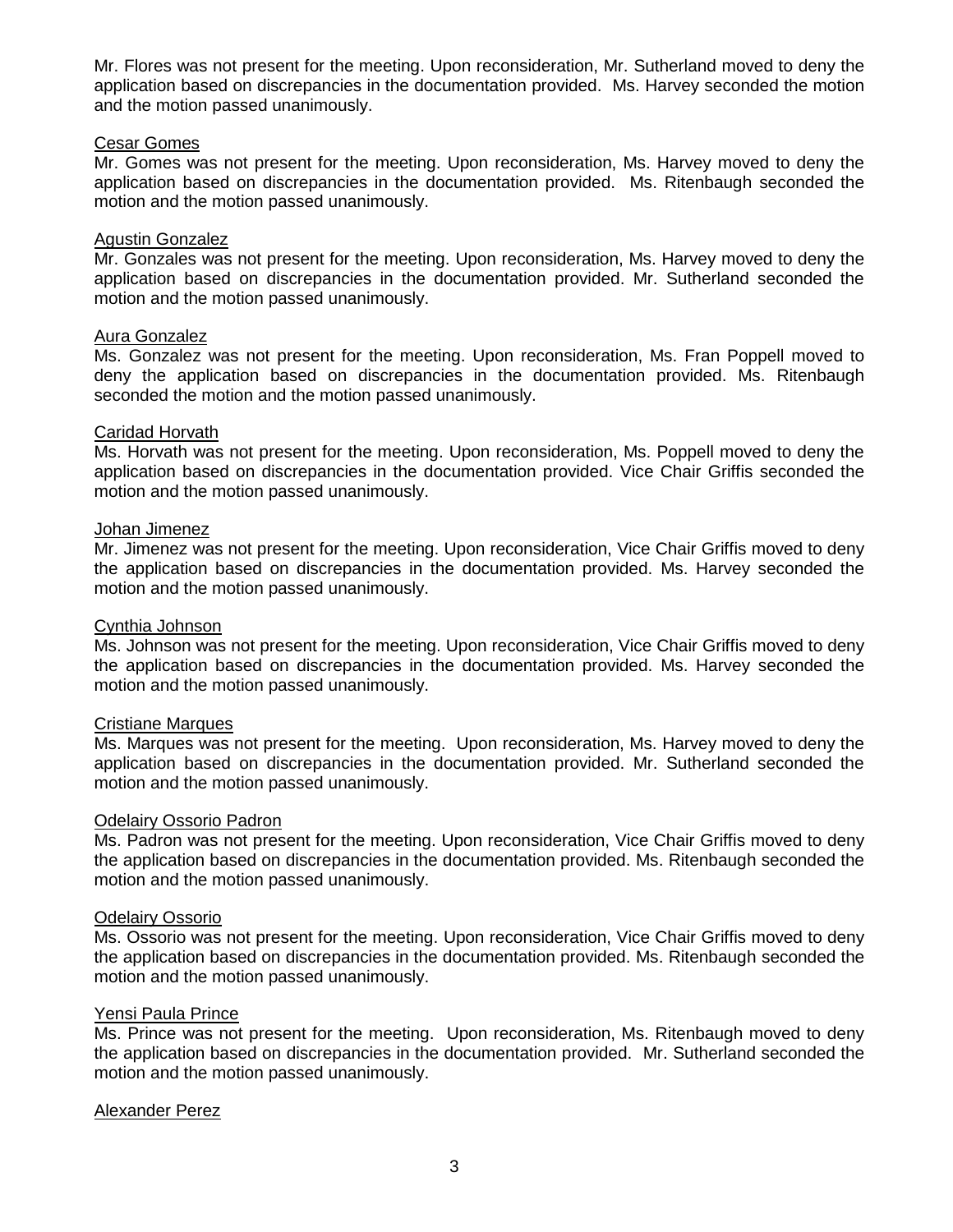Mr. Perez was not present for the meeting. Upon reconsideration, Ms. Poppell moved to deny the application based on discrepancies in the documentation provided. Ms. Ritenbaugh seconded the motion and the motion passed unanimously.

# Jorge Quiles

Mr. Quiles was not present for the meeting. Upon reconsideration, Ms. Poppell moved to deny the application based on discrepancies in the documentation provided. Ms. Ritenbaugh seconded the motion and the motion passed unanimously.

#### Alejandro Quinones

Mr. Quinones was not present for the meeting. Upon reconsideration, Ms. Poppell moved to deny the application based on discrepancies in the documentation provided. Vice Chair Griffis seconded the motion and the motion passed unanimously.

#### Elena Rodriguez

Ms. Rodriguez was not present for the meeting. Upon reconsideration, Vice Chair Griffis moved to deny the application based on discrepancies in the documentation provided. Ms. Ritenbaugh seconded the motion and the motion passed unanimously.

#### Katia Rodriguez

Ms. Rodriguez was not present for the meeting. Upon reconsideration, Mr. Sutherland moved to deny the application based on discrepancies in the documentation provided. Ms. Ritenbaugh seconded the motion and the motion passed unanimously.

#### Marelis Rondon

Ms. Rondon was not present for the meeting. Upon reconsideration, Ms. Ritenbaugh moved to deny the application based on discrepancies in the documentation provided. Mr. Sutherland seconded the motion and the motion passed unanimously.

#### Renzo Salas

Mr. Salas was not present for the meeting. Upon reconsideration, Ms. Ritenbaugh moved to deny the application based on discrepancies in the documentation provided. Mr. Sutherland seconded the motion and the motion passed unanimously.

# Juan Sousa

Mr. Sousa was not present for the meeting. Upon reconsideration, Ms. Poppell moved to deny the application based on discrepancies in the documentation provided. Ms. Ritenbaugh seconded the motion and the motion passed unanimously.

#### Juan Carlos Sousa

Mr. Sousa was not present for the meeting. Upon reconsideration, Ms. Poppell moved to deny the application based on discrepancies in the documentation provided. Mr. Sutherland seconded the motion and the motion passed unanimously.

# **OTHER BUSINESS**

# **Board Attorney Report**

# 2017-2018 Annual Regulatory Plan

Ms. Marlene Stern, Assistant Attorney General, provided the Board with the proposed Annual Regulatory Plan. The Board approved the plan as provided by Ms. Stern.

# Rule 61G5-24.019, Florida Administrative Code – Hair Braiding and Hair Wrapping Fees